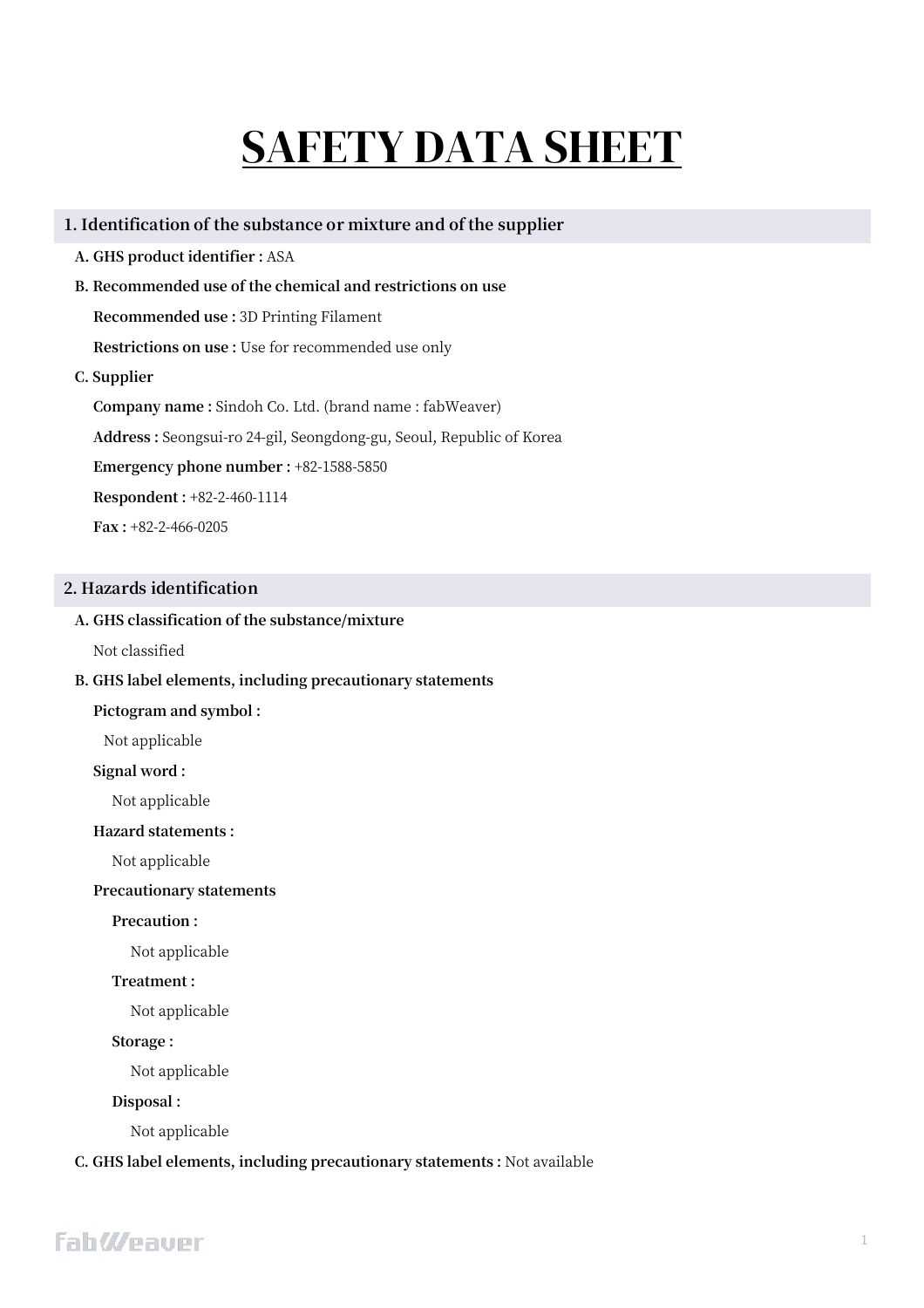# **3. Composition/information on ingredients**

| <b>Chemical Name</b>                                                                                                     | Common Name(Synonyms)                     | CAS number | EC number | Content $(\% )$ |
|--------------------------------------------------------------------------------------------------------------------------|-------------------------------------------|------------|-----------|-----------------|
| 2-Methyl-2-propenoic acid<br>methyl ester polymer with<br>butyl 2-propenoate,<br>ethenylbenzene and 2-<br>propenenitrile | AcrylonitrileStyreneAcrylate<br>Copolymer | 25852-38-4 |           | 97-100          |
| Titanium dioxide                                                                                                         |                                           | 13463-67-7 | 236-675-5 | $\leq 1$        |

# **4. First aid measures**

#### **A. Eye contact**

- In case of contact with substance, immediately flush eyes with running water for at least 20 minutes.
- Get immediate medical advice/attention.
- If eye irritation persists: Get medical advice/attention.
- Call a POISON CENTER/doctor/etc if you feel unwell.

## **B. Skin contact**

- In case of contact with substance, immediately flush skin with running water for at least 20 minutes.
- Remove and isolate contaminated clothing and shoes.
- Wash contaminated clothing and shoes before reuse.
- If skin irritation occurs: Get medical advice/attention.
- Call a POISON CENTER/doctor/etc if you feel unwell.

#### **C. Inhalation**

- Remove victim to fresh air and keep at rest in a position comfortable for breathing.
- Give artificial respiration if victim is not breathing.
- Administer oxygen if breathing is difficult.
- Specific medical treatment is urgent.
- Keep victim warm and quiet.
- Call a POISON CENTER/doctor/etc if you feel unwell.

#### **D. Ingestion**

- Do not let him/her eat anything, if unconscious.
- Get immediate medical advice/attention.
- Call a POISON CENTER/doctor/etc if you feel unwell.

# **E. Indication of immediate medical attention and notes for physician**

# **FahWeauer**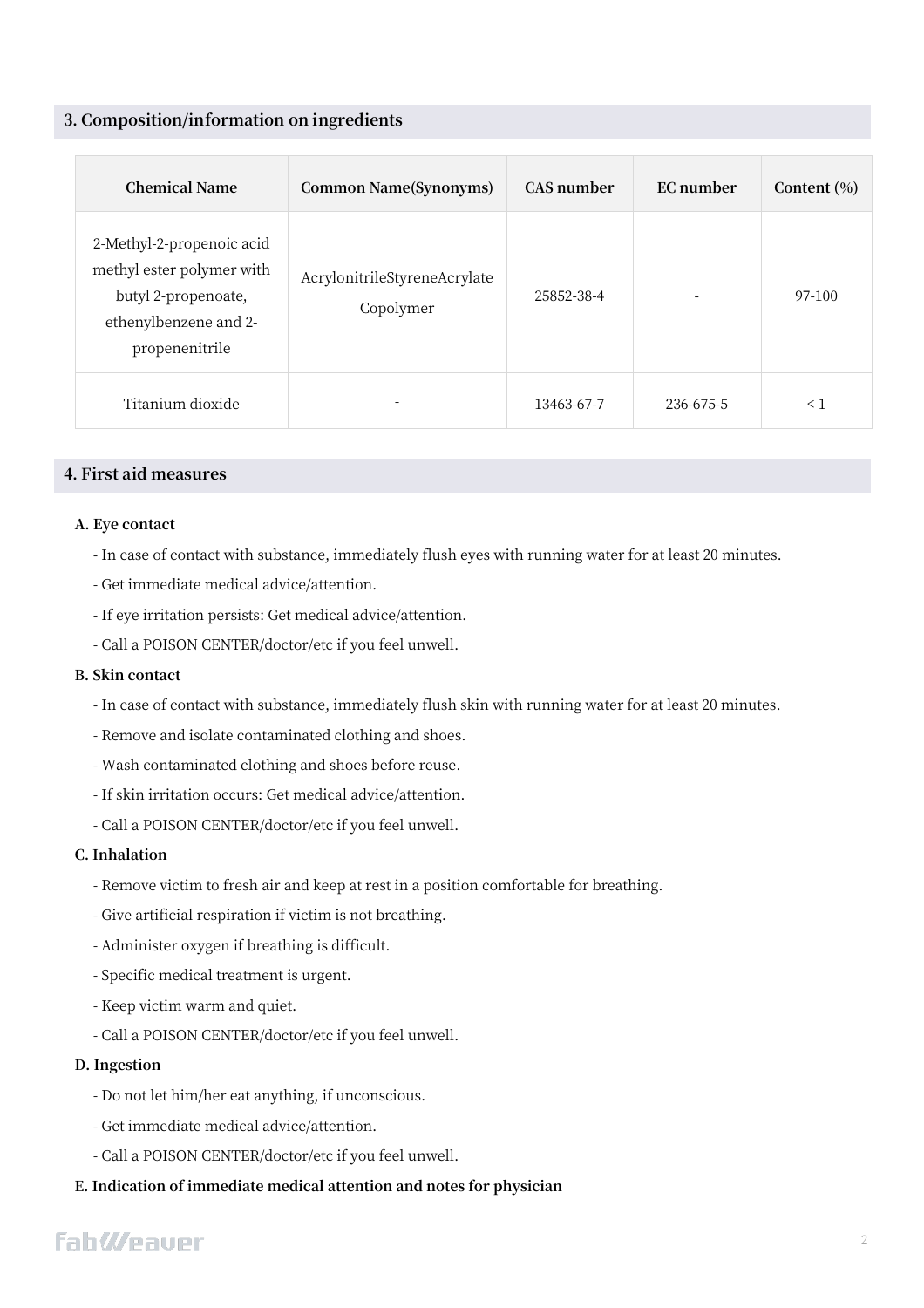- Ensure that medical personnel are aware of the material(s) involved and take precautions to protect themselves.

# **5. Fire fighting measures**

#### **A. Suitable (and unsuitable) extinguishing media**

- Suitable extinguishing media: Dry sand, dry chemical, alcohol-resistant foam, water spray, regular foam, CO<sup>2</sup>
- Unsuitable extinguishing media: High pressure water streams

#### **B. Specific hazards arising from the chemical**

- May be ignited by heat, sparks or flames.
- Fire may produce irritating and/or toxic gases.
- Inhalation of material may be harmful.
- Some liquids produce vapors that may cause dizziness or suffocation.

#### **C. Special protective equipment and precautions for fire-fighters**

- Move containers from fire area if you can do it without risk.
- Some may be transported hot.
- Runoff from fire control or dilution water may cause pollution.
- Contact may cause burns to skin and eyes.
- Dike fire-control water for later disposal; do not scatter the material.
- In case or fire: Use personal protective equipment as required.
- Fire fighters should put on appropriate protective gear and self-contained breathing apparatus.
- Fire may produce oxocarbons.

# **6. Accidental release measures**

#### **A. Personal precautions, protective equipment and emergency procedures**

- Eliminate all ignition sources.
- Stop leak if you can do it without risk.
- Please note that materials and conditions to avoid.
- Ventilate the area.
- Do not touch or walk through spilled material.
- Prevent dust cloud.
- Spills and leaks: Use personal protective equipment as required.
- Evacuate personnel and unprotected persons to safe areas.

#### **B. Environmental precautions and protective procedures**

- Prevent entry into waterways, sewers, basements or confined areas.

# **C. The methods of purification and removal**

- Collect spillage.
- Small Spill; Flush area with flooding quantities of water.

# **FahWeauer**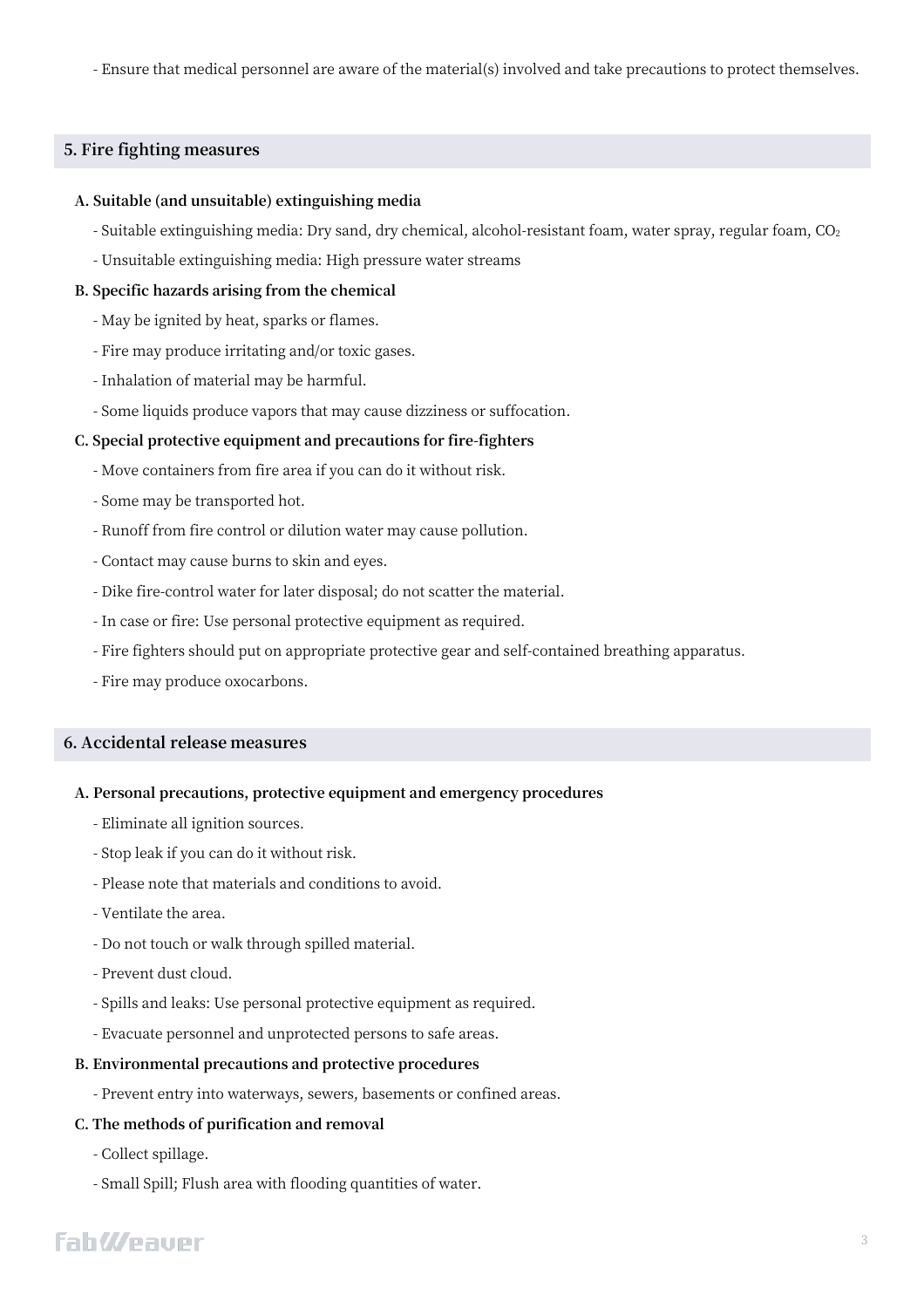- With clean shovel place material into clean, dry container and cover loosely; move containers from spill area.
- Powder Spill; Cover powder spill with plastic sheet or tarp to minimize spreading and keep powder dry.

# **7. Handling and storage**

#### **A. Precautions for safe handling**

- Please note that materials and conditions to avoid.
- Please work with reference to engineering controls and personal protective equipment.
- Be careful to high temperature.
- Do not handle until all safety precautions have been read and understood.
- Wash the handling area thoroughly after handling.
- Do not eat, drink or smoke when using this product.
- Use carefully in handling/storage.

#### **B. Conditions for safe storage**

- Store in a closed container.
- Store in cool and dry place.
- Store locked up.
- Keep away from food and drinking water.
- Store in a well-ventilated place.
- Containers which are opened must be carefully resealed and kept upright to prevent leakage.

# **8. Exposure controls/personal protection**

#### **A. Occupational Exposure limits**

#### **OSHA regulation :**

**- Titanium dioxide :** TWA = 15 mg/m³

#### **NIOSH regulation :**

**- Titanium dioxide :** NIOSH Potential Occupational Carcinogens

**ACGIH regulation :** 

**- Titanium dioxide :** TWA = 10 mg/m³

**EU regulation :** Not applicable

**Biological exposure index :** Not available

#### **B. Appropriate engineering controls**

- Provide local exhaust ventilation system or other engineering controls to keep the airborne concentrations of vapors below their respective threshold limit value.

#### **C. Personal protective equipment**

#### **Respiratory protection :**

- Wear NIOSH or European Standard EN 149 approved full or half face piece (with goggles) respiratory protective equipment when necessary.

# **FahWeaver**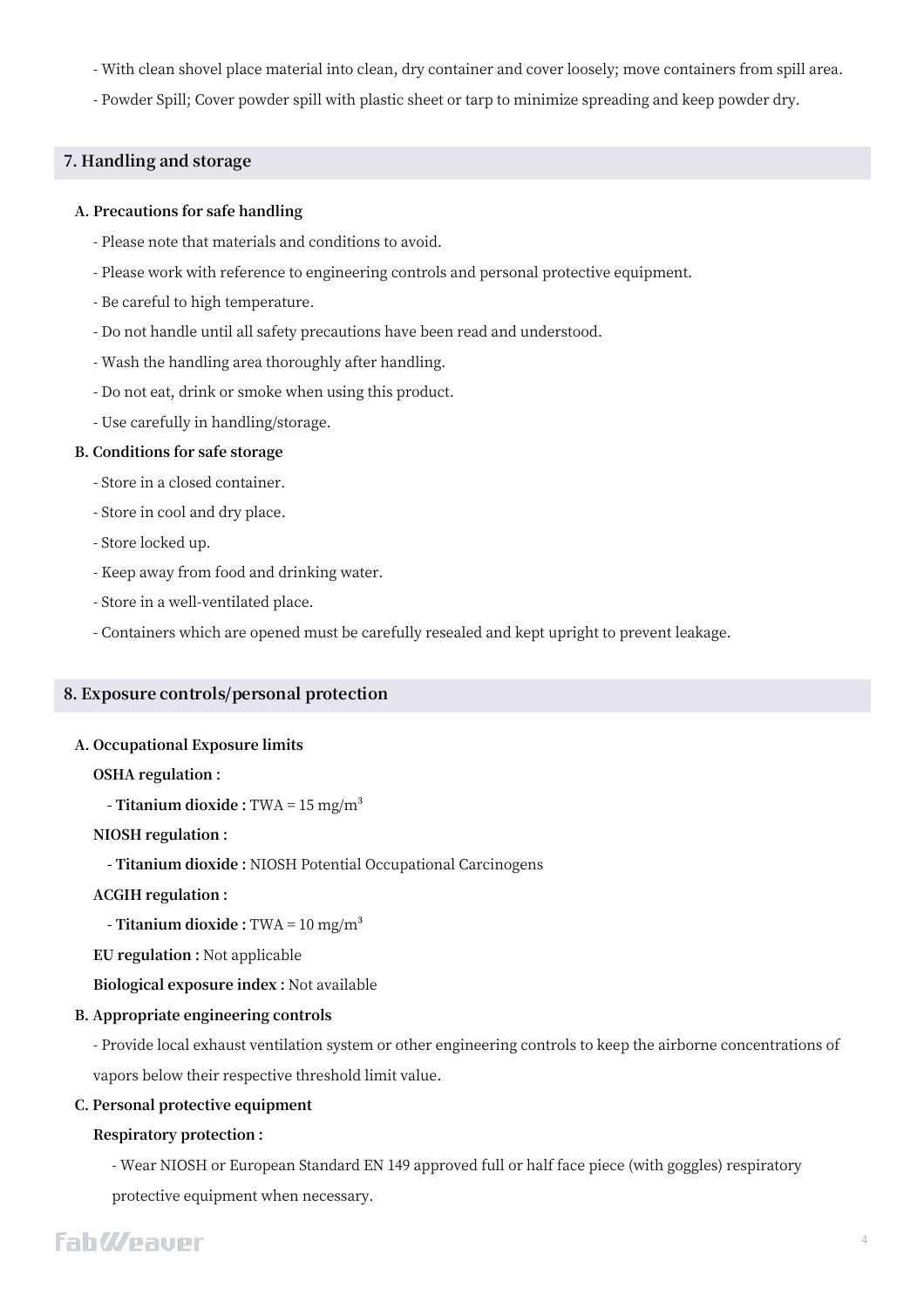- In case exposed to gaseous/liquid material, the respiratory protective equipments as follow are recommended.

- facepiece filtering respirator or air-putifying respirator, high-efficiency particulate air(HEPA) filter media or respirator equipped with powered fan, filter media of use(dust, mist, fume)

- In lack of oxygen(< 19.6%), wear the supplied-air respirator or self-contained breathing apparatus.

#### **Eye protection :**

- Wear breathable safety goggles to protect from particulate material causing eye irritation or other disorder.

- An eye wash unit and safety shower station should be available nearby work place.

# **Hand protection :**

- Wear appropriate protective gloves by considering physical and chemical properties of chemicals.

- Wear gloves when handling hot/molten material.

#### **Body protection :**

- Wear appropriate protective clothing by considering physical and chemical properties of chemicals.

### **9. Physical and chemical properties**

#### **A. Appearance**

**Description :** Solid

**Color :** Milky

- **B. Odor :** Odorless
- **C. Odor threshold :** Not available
- **D. pH :** Not available
- **E. Melting point/freezing point :** Not available
- **F. Initial boiling point and boiling range :** Not available
- **G. Flash point :** Not available
- **H. Evaporation rate :** Not available
- **I. Flammability (solid, gas) :** Not available
- **J. Upper/lower flammability or explosive limits :** Not available
- **K. Vapor pressure :** Not available
- **L. Solubility (ies) :** Not available (Insoluble)
- **M. Vapor density :** Not available
- **N. Specific gravity :** 1.07
- **O. Partition coefficient: n-octanol/water :** Not available
- **P. Auto ignition temperature :** Not available
- **Q. Decomposition temperature :** Not available
- **R. Viscosity :** Not applicable
- **S. Molecular weight :** Not available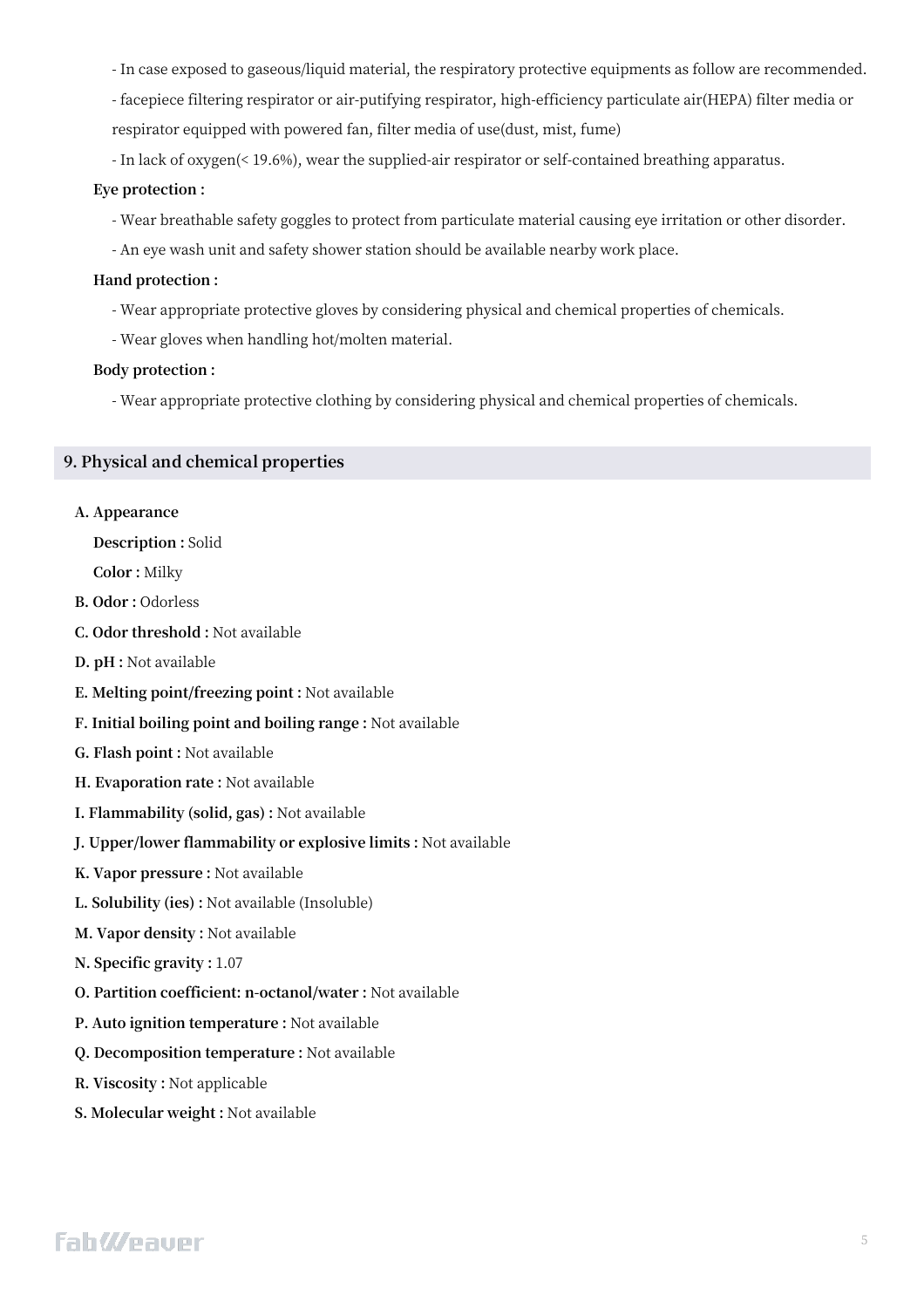# **10. Stability and reactivity**

#### **A. Chemical stability and Possibility of hazardous reactions**

- Fire may produce irritating and/or toxic gases.
- Inhalation of material may be harmful.
- Some liquids produce vapors that may cause dizziness or suffocation.

#### **B. Conditions to avoid**

- Ignition sources (heat, sparks or flames)

#### **C. Incompatible materials**

- Flammable material
- Strong oxidizing agents.

#### **D. Hazardous decomposition products**

- Irritating and/or toxic gases
- Oxocarbons

#### **11. Toxicological information**

# **A. Information of Health Hazardous**

**Acute toxicity**

**Oral :** Not available

**Dermal :** Not available

**Inhalation :** Not available

**Skin corrosion/ irritation :** Not available

**Serious eye damage/ irritation :** Not available

**Respiratory sensitization :** Not available

**Skin sensitization :** Not available

**Carcinogenicity :** Not classified

### **- 2-Methyl-2-propenoic acid methyl ester polymer with butyl 2-propenoate, ethenylbenzene and 2-**

**propenenitrile :** 

- IARC, ACGIH, OSHA, NTP, EU CLP: Not listed

**- Titanium dioxide :**

IARC: Group 2B

ACGIH: A4

OSHA: Present

EU CLP: Carc. 2 (in powder form containing 1 % or more of particles with aerodynamic diameter  $\leq 10$ μm)

- NTP: Not listed

**Mutagenicity :** Not available

**Reproductive toxicity :** Not available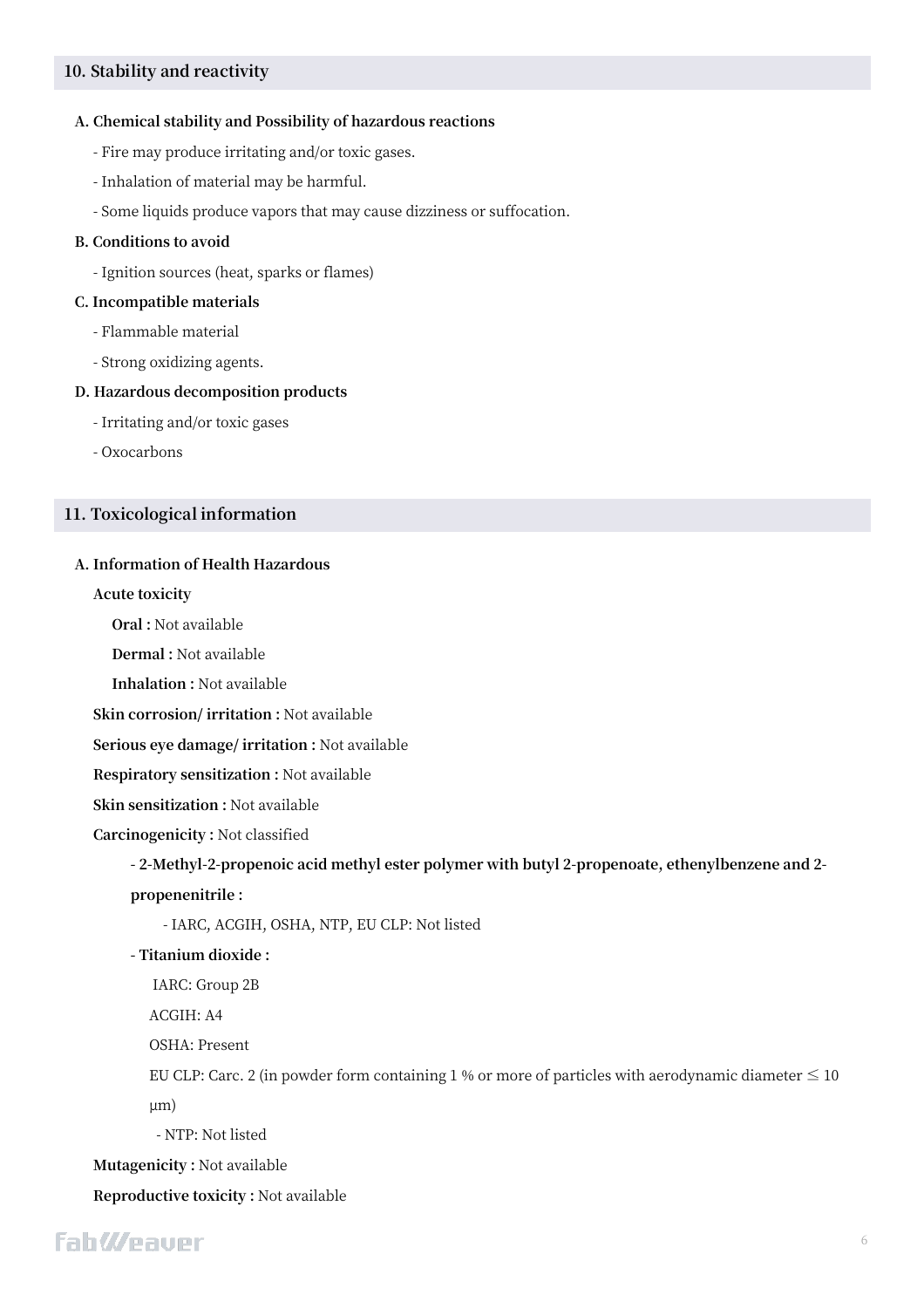**Specific target organ toxicity (single exposure) :** Not available **Specific target organ toxicity (repeat exposure) :** Not available **Aspiration Hazard :** Not available

# **12. Ecological information**

- **A. Ecological toxicity** 
	- **- Acute toxicity :** Not available

**Fish :** Not available

**Crustacean :** Not available

**Algae :** Not available

**- Chronic toxicity :** Not available

**Fish :** Not available

**Crustacean :** Not available

**Algae :** Not available

**B. Persistence and degradability**

**Persistence :** Not available

**Degradability :** Not available

**C. Bioaccumulative potential**

**Bioaccumulation :** Not available

**Biodegradation :** Not available

- **D. Mobility in soil :** Not available
- **E. Other hazardous effect :** Not available
- **F. Hazardous to the ozone layer :** Not applicable

# **13. Disposal considerations**

#### **A. Disposal method :**

Waste must be disposed of in accordance with federal, state and local environmental control regulations.

**B. Disposal precaution :** 

Dispose of contents/container in accordance with relevant regulation.

#### **14. Transport information**

- **A. UN Number :** Not applicable
- **B. UN Proper shipping name :** Not applicable
- **C. Transport Hazard class :** Not applicable
- **D. Packing group :** Not applicable
- **E. Environmental hazards :** No
- **F. Special precautions**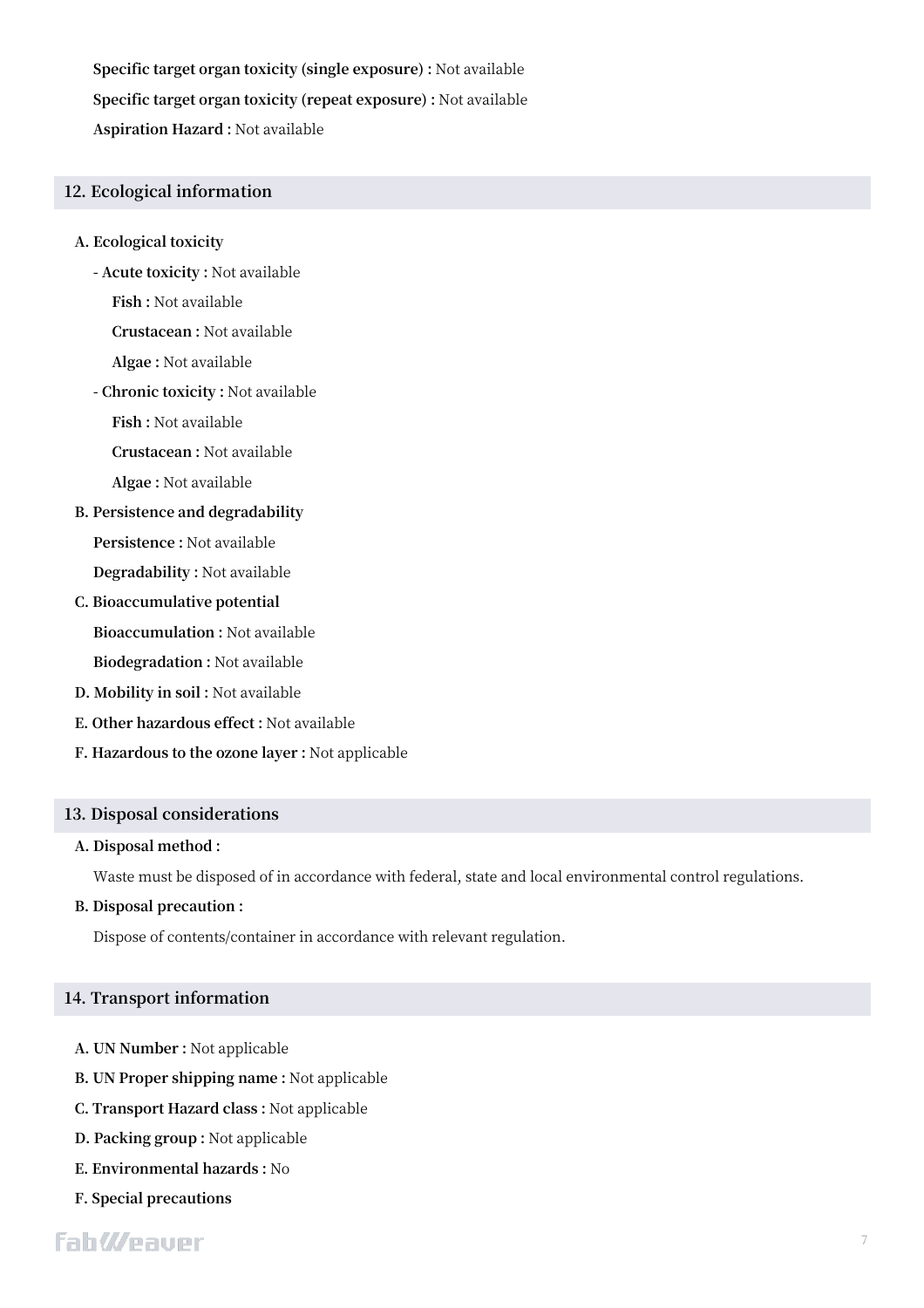**in case of fire :** Not applicable

**in case of leakage :** Not applicable

# **15. Regulatory information**

#### **U.S.A Regulatory information**

#### **A. U.S.A Inventory (TSCA) :**

**- 2-Methyl-2-propenoic acid methyl ester polymer with butyl 2-propenoate, ethenylbenzene and 2 propenenitrile :** Present (ACTIVE)

**- Titanium dioxide:** Present (ACTIVE)

- **B. U.S.A management information (OSHA Regulation) :** Not regulated
- **C. U.S.A management information (CERCLA Regulation) :** Not regulated
- **D. U.S.A management information (EPCRA 302 Regulation)** : Not regulated
- **E. U.S.A management information (EPCRA 304 Regulation)** : Not regulated
- **F. U.S.A management information (EPCRA 313 Regulation)** : Not regulated

# **EU Regulatory information**

- **A. Authorisations and/or restrictions on use:**
	- **- Authorisations:** Not regulated
	- **- Restrictions on use:** Not regulated
- **B. Other EU regulations:**
	- **- SVHC list :** Not regulated

**- Harmonized classification ‒ Annex VI of Regulation (EC) No 1272/2008 (CLP Regulation):** Not available

#### **Other regulations:**

**Substance of Rotterdam Convention :** Not regulated **Substance of Stockholm Convention :** Not regulated **Substance of Montreal Protocol :** Not regulated

# **16. Other information**

#### **A. Information source and references :**

Safety Data sheet provided by JF Polymers (Suzhou) Co. Ltd.

UN Recommendations on the transport of dangerous goods 17th;

https://www.unece.org/trans/danger/publi/unrec/rev20/20files\_e.html

IARC Monographs on the Evaluation of Carcinogenic Risks to Humans;

http://monographs.iarc.fr

National Toxicology Program;

https://ntp.niehs.nih.gov/whatwestudy/assessments/cancer/roc/index.html

# **FahWeaver**